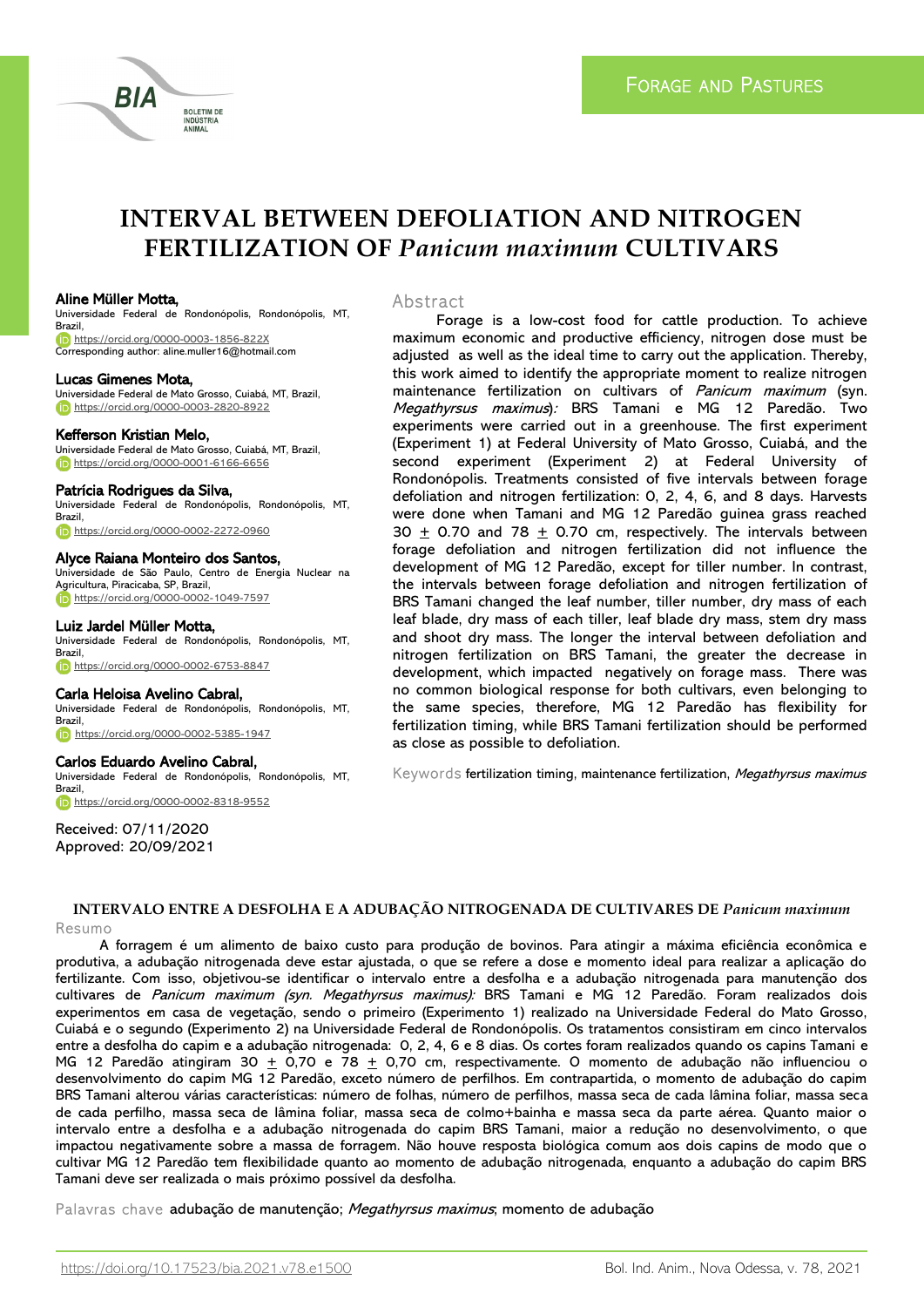### **INTRODUCTION**

Pastures occupy about 20% of the Brazilian territory, representing 162.19 million hectares (ABIEC, 2019) and forage represents the main food source for cattle in Brazil. Pasture-based systems are the basis of national cattle production, which makes animal production less costly, providing a competitive advantage in the global market.

Therefore, forages must present adequate nutrient levels to meet the nutritional requirements of ruminants and ensure animal performance. However, for the plant to present adequate development and nutritional value, several factors are important, such as precipitation, temperature, photoperiod, and availability of nutrients, the latter being the most susceptible to human action.

Nutrients replacement in the soil is important for maintenance of productive pastures and to avoid degradation process. According to Macedo et al. (2014), about 70% of cultivated pastures show some degradation, and a large part of these areas have advanced degradation degrees, and the proportion of pastures in good or excellent conditions is not higher than 20%.

To get around this problem, correcting soil acidity and applying nutrients extracted are methods that can be adopted to correct mineral deficiencies in the soil and provide subsidies for the forage plant to maximize its performance and offer greater nutritive value.

Among the main nutrients, nitrogen is the main limiting macronutrient in tropical forage production, since this nutrient is one of the most extracted (Lima et al., 2015; Galindo et al., 2018) and is involved in metabolic process and as a protein's constituent, which results in effects on dry matter production, maximizing forage production, being considered the main maintenance macronutrient for forage plants (Galindo et al., 2018).

However, the use of this fertilizer alone does not guarantee maximum forage production. Several studies have been carried out to access which dose of the nutrient provides maximum productive response of forages (Cabral et al., 2012; Costa et al., 2016; Germano et al., 2018; Teixeira et al., 2018; Nascimento et al., 2019; Sales et al., 2020; Wasselai et al., 2020). In addition, it is important to identify, during the rainy season, which is the most suitable time to carry out fertilization, as well as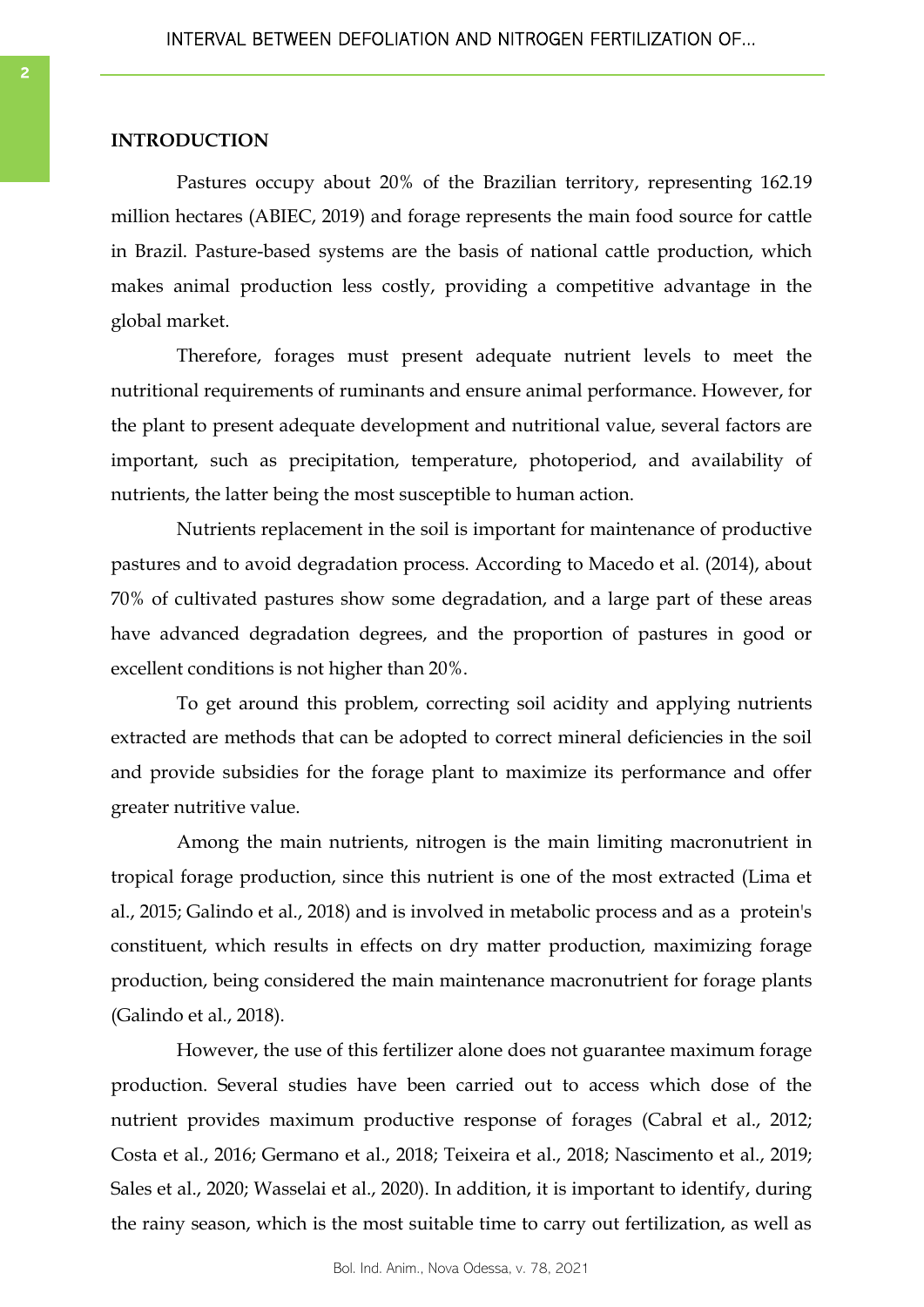how many days after defoliation the fertilizer should be applied. As for the interval between defoliation and fertilization, some studies were carried out (Premazzi et al., 2011; Marques et al., 2016; Gomide et al., 2019; Faria et al., 2019; Cabral et al., 2021) and showed variable results, especially in relation to the evaluated forage.

As observed in *Panicum maximum* cultivars with high nutrient extraction (Galindo et al., 2018), there is greater demand for fertilizer application and, to avoid losses, it is important to identify the appropriate time for fertilization. These grasses, which include the cultivars BRS Tamani and MG 12 Paredão, are widely used in production systems because they have good adaptation to the tropical climate, in addition to high productivity (Gomes et al., 2011). Therefore, the present study aims to identify the appropiate timing after defoliation to carry out nitrogen fertilization for maintenance of BRS Tamani and MG 12 Paredão guinea grass.

# **MATERIAL AND METHODS**

# **Experimental design and treatments**

Two experiments were carried out in a greenhouse, both using *Panicum maximum* cultivars (syn. *Megathyrsus maximus*.). The first (Experiment 1) occurred from January to June 2017, at the Federal University of Mato Grosso, Cuiabá, Mato Grosso State, using *Panicum maximum* [Jacq.] cv. MG 12 Paredão (MG 12 Paredão guinea grass). The second experiment (Experiment 2) occurred at the Federal University of Rondonópolis , Rondonópolis, Mato Grosso State, from July to September 2018 with *Panicum maximum* grass [Jacq.] cv. BRS Tamani (BRS Tamani guinea grass).

The experimental design used was completely randomized, with five treatments and ten repetitions in Experiment 1; and five treatments and twelve repetitions in Experiment 2. Treatments consisted of five intervals between forage defoliation and nitrogen fertilization: 0, 2, 4, 6, and 8 days. Treatment zero (0) represents fertilization immediately after defoliation. Each experimental unit, in both experiments, was a pot with a capacity of 5.5 dm<sup>3</sup> containing five plants.

# **Soil characterization, seeding, and fertilization**

The soil used in Experiment 1 was collected from 0-20 cm layer of a Haplic Cambisol present in a degraded pasture in Santo Antônio de Leverger, Mato Grosso, Brazil, while the soil used in Experiment 2 was a clayey-textured Oxisol, cultivated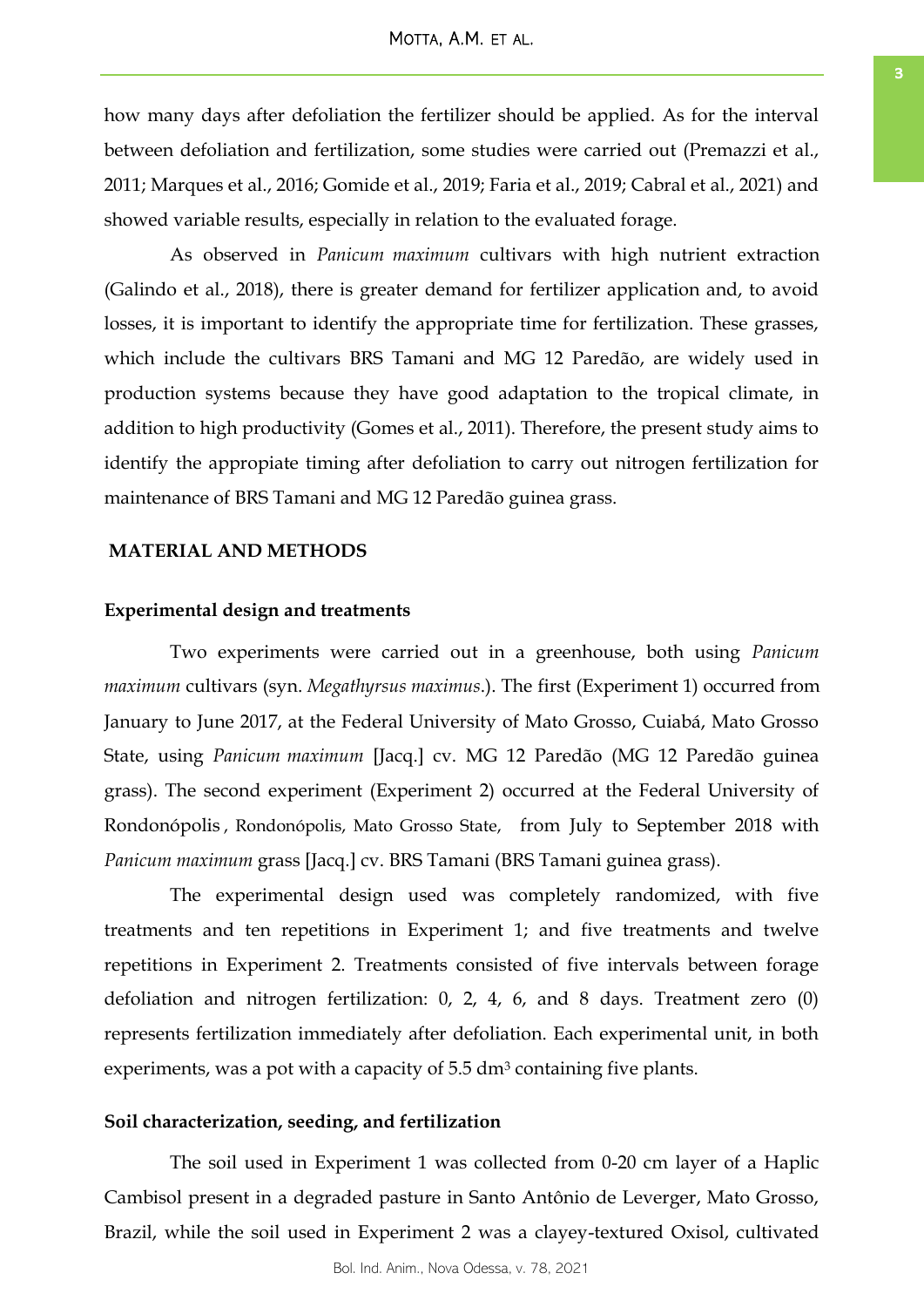with pasture in Rondonópolis, Mato Grosso, Brazil. Chemical and granulometric characterization (Table 1) was performed as described by Teixeira et al. (2017). After collection, the soil was sieved in a 4mm mesh and transferred to pots. In Experiment 1, a base saturation greater than 60% was observed in the soil and, therefore, there was no need for liming. For liming, in Experiment 2, the base saturation was raised to 60% (Vilela et al., 2007), with the incorporation of dolomitic lime (PRNT: 86%), with an interval of 30 days between the lime incorporation and seeding. Soil moisture was maintained at maximum soil water retention capacity.

Table 1 – Soil chemical and granulometric characterization in Santo Antônio do Leverger, Mato Grosso, Brazil (Experiment 1) and in Rondonópolis, Mato Grosso, Brazil (Experiment 2).

| pH                  | P                   | К    | $Ca+Mg$        | $Al+H$ | <b>CEC</b> | V    | m   |      | OM Sand Silt |     | Clav |
|---------------------|---------------------|------|----------------|--------|------------|------|-----|------|--------------|-----|------|
| CaCl <sub>2</sub>   | mg dm <sup>-3</sup> |      | cmol $dm^{-3}$ |        |            | %    |     |      | $g kg-1$     |     |      |
| Experiment 1        |                     |      |                |        |            |      |     |      |              |     |      |
| 6.5                 | 7.9                 | 25.3 | 2.2            | 1.20   | 3.54       | 66.1 | 0.0 | 9.7  | 790          | 41  | 169  |
| <b>Experiment 2</b> |                     |      |                |        |            |      |     |      |              |     |      |
| 4.9                 | 4.6                 | 108  | 2.4            | 3.4    | 6.1        | 44.0 | 0.0 | 19.2 | 290          | 150 | 560  |

CEC: cation exchange capacity; V: base saturation; m: aluminum saturation; OM: organic matter.

In Experiment 1, after transferring the soil sieved to the pot, implantation fertilization was carried out and in Experiment 2 the implantation fertilization was carried out thirty days after the lime incorporation. Implantation fertilization consisted of phosphorus application at a rate of 300 mg dm-3, in the form of simple superphosphate  $(20\% \text{ P}_2\text{O}_5)$ . Then, sowing was carried out with twenty seeds per pot, and after ten days the thinning was carried out, remaining five plants per pot, in both experiments.

Along with thinning, fertilization was performed with nitrogen and potassium at rates of 100 and 70 mg dm<sup>-3</sup>, respectively. Fertilizers used were urea  $(45\%)$  and potassium chloride (58% K<sub>2</sub>O). Standardization harvest was performed 30 days after seedling emergence in both experiments when the treatments were immediately started. In Experiments 1 and 2, nitrogen rates of 100 and 200 mg dm-<sup>3</sup> were used, in the form of ammonium sulfate and urea, respectively. Parallel to nitrogen fertilization, potassium fertilization was also carried out in Experiment 1, at a potassium dose  $(K_2O)$ of 80 mg dm-³ in the form of potassium chloride. The lowest nitrogen rate in Experiment 1 was performed in order to not increase the osmotic potential of the sandy soil, to avoid phytotoxicity.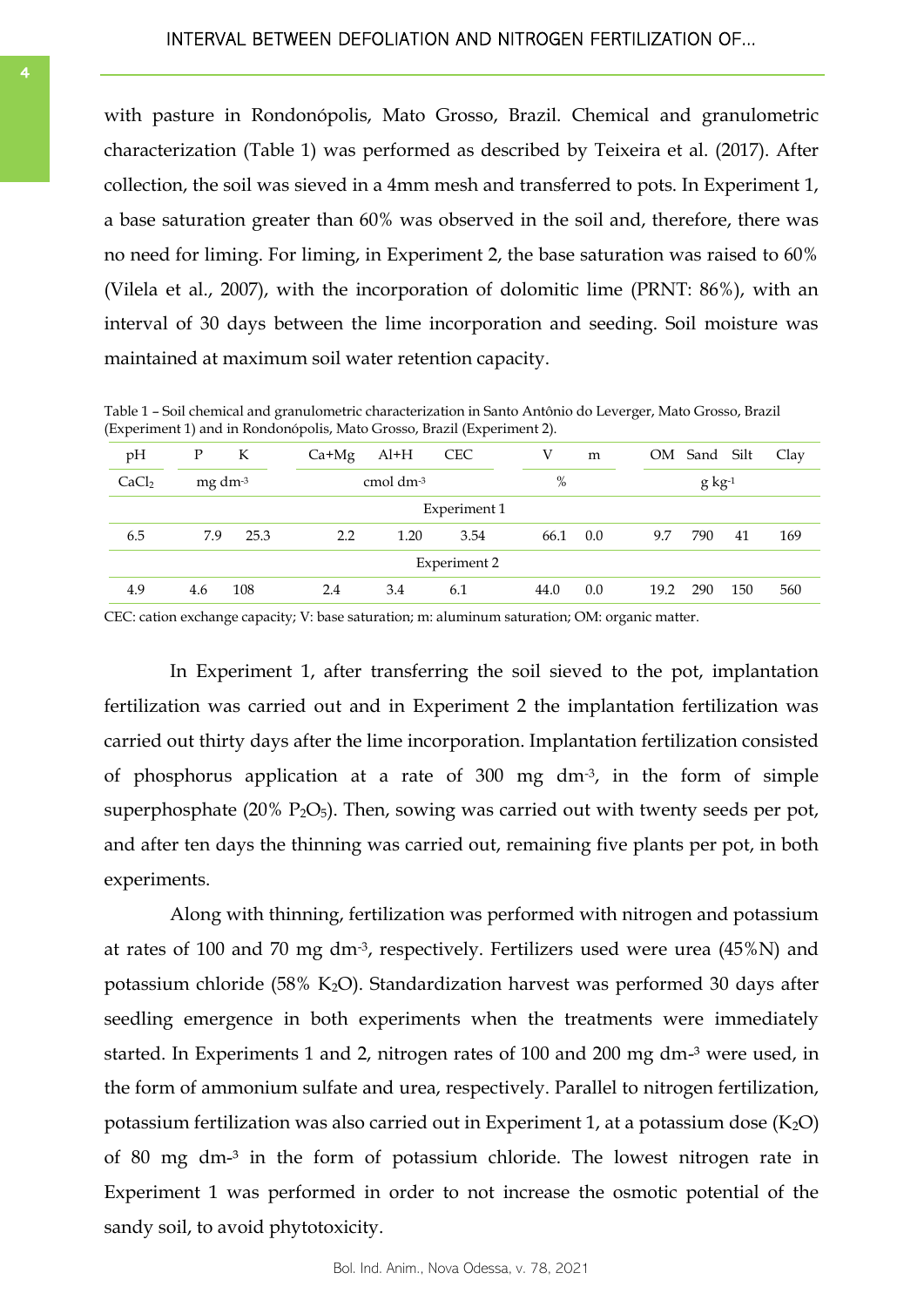# **Measurements**

In Experiment 1, (28 days after the standardization harvest) and Experiment 2 (20 days after the standardization harvest), tillers counting, measuring canopy height, and forage harvest evaluations were performed. Tamani and MG 12 Paredão guinea grass were clipped at 20 and 45 cm. Canopy height was determined with a graduated ruler. On average, Tamani and MG 12 Paredão were harvested when reached canopy heights of  $30 + 0.70$  and  $78 + 0.70$  cm, respectively. After clipping, forage mass was separated into leaf blade, stem (sheath + pseudostem), and dead material. Then all leaf blades were counted. Morphological components were dried at 55°C in a forced-air dryer for 72 hours and weighed. In Experiment 1, treatments were reapplied four times, with an interval of 30 days between harvests, totalizing five evaluations. In Experiment 2, treatments were reapplied three times, with an interval of twenty days between harvests, totalizing four evaluations.

In both experiments, after harvesting the forage of the last regrowth period, the residue and root masses were collected. Roots were washing and collected in 4 mm sieves. Residue and roots were dried in a forced-air in the same conditions mentioned for shoot.

### **Variables analyzed**

Variables evaluated were: canopy height (cm), leaves (LN), tiller population density (TPD), forage mass (FM), leaf mass (LM), stem mass (SM), residue (ResM), roots (RootM), individual tiller mass (ITM), individual leaf mass (ILM), number of leaves per tiller (NLT) and phyllochron (PHY). FM was obtained from LM and SM sum. The ILM was estimated by dividing LM by LN. The NLT was estimated through the ratio between LN and TPD and when this variable was divided by the interval between harvests, the leaf appearance rate (LAR) was obtained, which was used to estimate the PHY (1/LAR).

# **Statistical analysis**

Regrowth cycle (evaluative harvests) were considered random effects. Results were submitted to regression analysis (F test) for linear and quadratic models, and if significant, the equation coefficients were submitted to the t-test, both at 5% probability. In addition, Pearson's correlation test was performed between the measured variables. In all tests, 5% probability of error was admitted.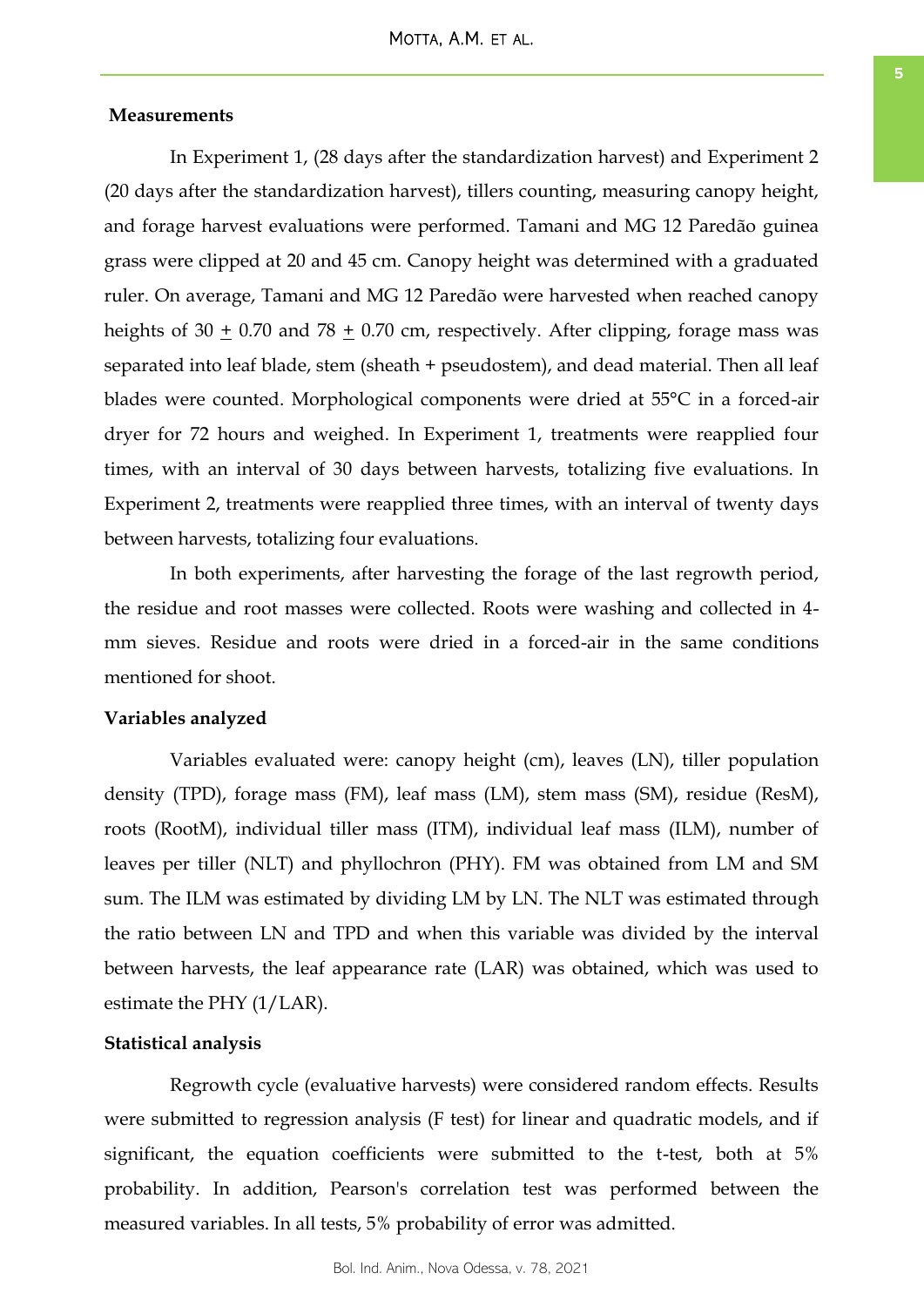### **RESULTS**

The interval between defoliation and fertilization did not influence the development of MG 12 Paredão, except for the TDP (Table 2). The longer the interval between defoliation and nitrogen fertilization, the lower the TDP.

Table 2. Productive and structural characteristics of MG 12 Paredão guinea grass fertilized with nitrogen on different days after defoliation.

| Variables                        | Interval between defoliation and fertilization<br>(days) |        |                |        |         |       | P-value |       |
|----------------------------------|----------------------------------------------------------|--------|----------------|--------|---------|-------|---------|-------|
|                                  | $\theta$                                                 | 2      | $\overline{4}$ | 6      | $\,8\,$ | L     | Q       | (%)   |
| Canopy height (cm)               | 79.52                                                    | 79.47  | 76.75          | 78.94  | 78.02   | 0.069 | 0.245   | 5.38  |
| TPD (tillers pot-1)              | 57.66                                                    | 54.16  | 54.16          | 52.91  | 52.50   | 0.033 | 0.971   | 15.15 |
| LN (leaves pot <sup>-1</sup> )   | 86.69                                                    | 80.66  | 90.77          | 90.19  | 86.25   | 0.216 | 0.513   | 13.30 |
| $FM$ (g DM pot <sup>1</sup> )    | 10.72                                                    | 11.12  | 10.90          | 11.23  | 10.52   | 0.786 | 0.221   | 16.48 |
| $ResM$ (g DM pot <sup>1</sup> )  | 111.0                                                    | 117.66 | 113.33         | 103.83 | 110.00  | 0.777 | 0.549   | 5.98  |
| RootM $(g DM$ pot <sup>1</sup> ) | 57.83                                                    | 76.50  | 71.17          | 55.17  | 62.17   | 0.500 | 0.133   | 22.21 |
| $ITM$ (g DM)                     | 0.22                                                     | 0.25   | 0.22           | 0.23   | 0.22    | 0.847 | 0.624   | 26.67 |
| ILM $(g DM)$                     | 0.13                                                     | 0.15   | 0.12           | 0.13   | 0.13    | 0.209 | 0.832   | 18.25 |
| $NLT$ (leaves tiller-1)          | 1.64                                                     | 1.66   | 1.71           | 1.77   | 1.69    | 0.214 | 0.322   | 19.64 |
| Phyllochron (days/leaf)          | 12.95                                                    | 12.79  | 12.29          | 11.69  | 12.53   | 0.126 | 0.208   | 19.32 |

TPD: tillers populational density; LN: leaves number; FM: forage mass; ResM: residue mass; RootM: root mass; ITM: individual tiller mass; ILM: individual leaf mass; NLT: number of leaves per tiller; L: linear model; Q: quadratic model; VC: variation coefficient.

However, BRS Tamani was influenced by the interval between defoliation and nitrogen fertilization, as there was an effect for TPD, LN, LM, FM, and ITM, so that there was a reduction in these variables as the interval between defoliation and nitrogen fertilization increased.

There was a quadratic effect for the interval between defoliation and fertilization on the ILM of BRS Tamani ([Table 3\),](#page-6-0) with the largest ILM evidenced when fertilization was performed four days after defoliation.

There was no effect on NLT and phyllochron of BRS Tamani, similar to what was observed with MG 12 Paredão ([Table 3\)](#page-6-0). The time of fertilization did not change the ResM and RootM in both cultivars (Table 2 [and 3\).](#page-6-0)

The only variable that had a significant correlation with all measured variables, for both cultivars was TPD ([Table 4\).](#page-6-0) The FM of both cultivars correlated with the TPD and LN (Table 4). For MG 12 Paredão, in addition to these variables, forage FM was correlated with ILM ([Table 4\).](#page-6-0)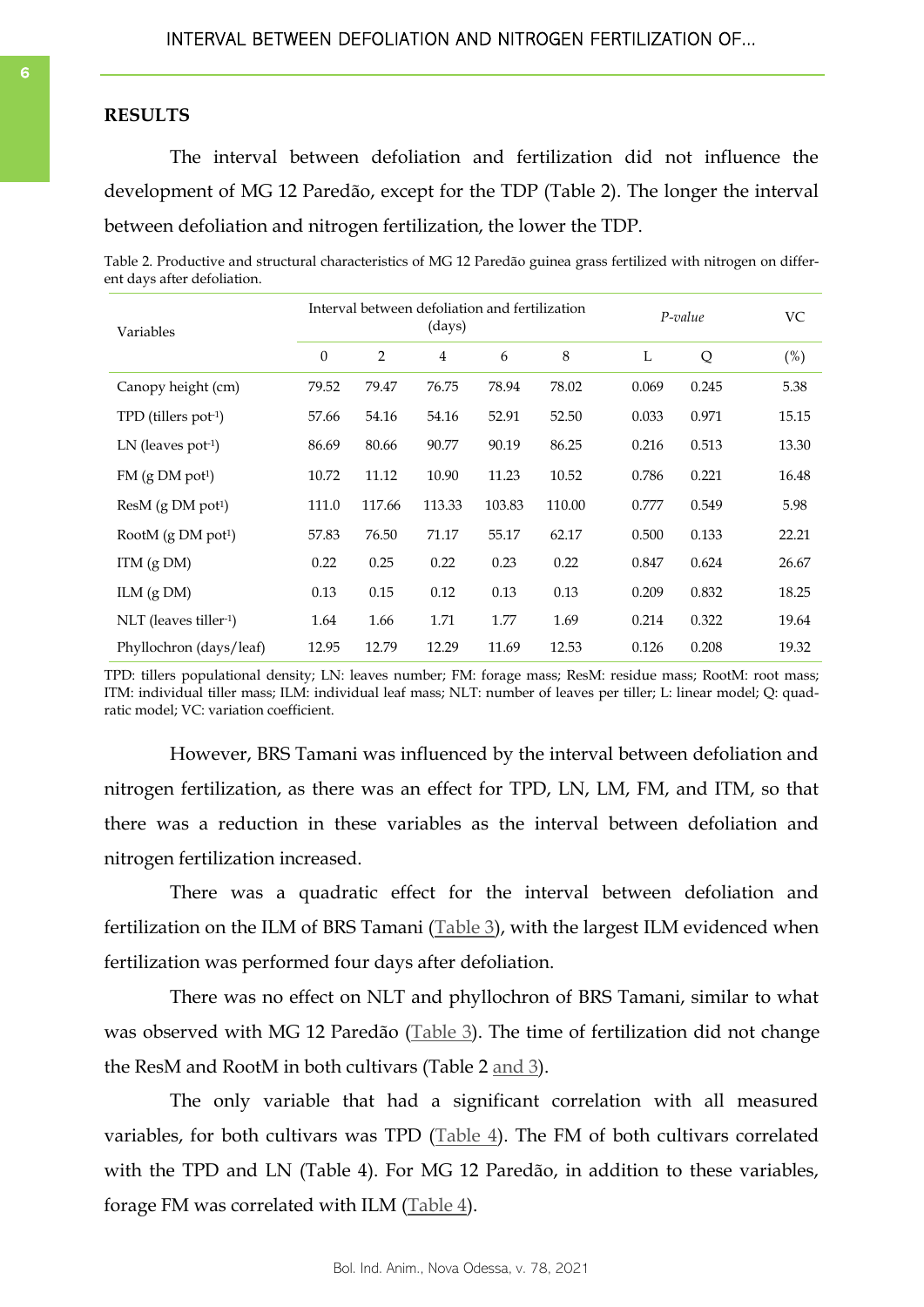| Variables                       |                  | Interval between defoliation and fertilization | (days)         |       | P-value |             |             |        |
|---------------------------------|------------------|------------------------------------------------|----------------|-------|---------|-------------|-------------|--------|
|                                 | $\boldsymbol{0}$ | $\overline{2}$                                 | $\overline{4}$ | 6     | $\,8\,$ | L           | Q           | $(\%)$ |
| Canopy height (cm)              | 28.60            | 30.96                                          | 31.06          | 29.50 | 30.23   | 0.473       | 0.081       | 12.74  |
| TPD (tillers pot-1)             | 87.53            | 80.55                                          | 81.10          | 77.26 | 70.10   | ${}_{0.01}$ | 0.747       | 22.80  |
| $LN$ (leaves pot-1)             | 188              | 198                                            | 171            | 168   | 162     | ${}_{0.01}$ | 0.946       | 20.17  |
| LM $(g DM$ pot <sup>1</sup> )   | 8.23             | 9.99                                           | 9.52           | 8.11  | 7.02    | ${}_{0.01}$ | ${}_{0.01}$ | 17.61  |
| $SM$ (g $DM$ pot <sup>1</sup> ) | 0.31             | 0.45                                           | 0.23           | 0.26  | 0.16    | 0.020       | 0.352       | 130    |
| $FM$ (g $DM$ pot <sup>1</sup> ) | 8.54             | 10.45                                          | 9.75           | 8.38  | 7.18    | 0.016       | 0.142       | 17.92  |
| ResM (g DM pot <sup>1</sup> )   | 27.79            | 21.58                                          | 25.56          | 25.46 | 19.00   | 0.149       | 0.680       | 39.01  |
| RootM (g DM pot <sup>1</sup> )  | 50.96            | 34.53                                          | 43.49          | 49.72 | 30.99   | 0.093       | 0.670       | 34.41  |
| ITM (g DM)                      | 0.131            | 0.149                                          | 0.142          | 0.117 | 0.115   | ${}_{0.01}$ | ${}_{0.01}$ | 23.71  |
| ILM $(g DM)$                    | 0.049            | 0.053                                          | 0.058          | 0.050 | 0.047   | 0.194       | ${}_{0.01}$ | 19.10  |
| NLT (leaves tiller-1)           | 2.41             | 2.59                                           | 2.35           | 2.26  | 2.36    | 0.073       | 0.955       | 17.23  |
| Phyllochron (days/leaf)         | 13.07            | 11.95                                          | 13.92          | 13.76 | 13.10   | 0.242       | 0.526       | 20.89  |

<span id="page-6-0"></span>Table 3. Productive and structural characteristics of Tamani guinea grass fertilized with nitrogen on different days after defoliation

TPD: tillers populational density; LN: leaves number; LM: leaves mass; SM: stem mass (sheath + pseudostem); FM: forage mass; ResM: residue mass; RootM: root mass; ITM: individual tiller mass; ILM: individual leaf mass; NLT: number of leaves per tiller; L: linear model; Q: quadratic model; VC: variation coefficient.

| Variáveis  | Heigth                   | <b>TPD</b>               | LN                       | FM                  | <b>ITM</b>            | <b>ILM</b>            | <b>NLT</b>               | PHY                   |
|------------|--------------------------|--------------------------|--------------------------|---------------------|-----------------------|-----------------------|--------------------------|-----------------------|
| Heigth     |                          | 0,2081<br>(0,005)        | 0,1233<br>(0,098)        | 0,2502<br>(0,086)   | 0,4394<br>$($ <0,001) | 0,3994<br>$($ <0,001) | 0,2282<br>(0,002)        | 0,2389<br>(0,001)     |
| <b>TPD</b> | $-0.4413$<br>$($ <0,001) |                          | 0,8630<br>(<0,001)       | 0,6282<br>(<0,001)  | $-0,7642$<br>(<0,001) | $-0,6665$<br>(<0,001) | $-0,5108$<br>(<0,001)    | 0,5603<br>(           |
| LN         | $-0,3380$<br>$($ <0,001) | 0,8589<br>$($ <0,001)    |                          | 0,7995<br>(<0,001   | $-0,5352$<br>(<0,001) | $-0.6904$<br>(<0,001) | $-0,0670$<br>(0,3713)    | 0,0092<br>(0, 1848)   |
| <b>FM</b>  | 0,1613<br>(0,0493)       | 0,5258<br>(0,001)        | 0,6431<br>(<0,001)       |                     | $-0,1352$<br>(0,0622) | $-0,2088$<br>(0,0040) | 0,0412<br>(0,5818)       | $-0,0437$<br>(0,5596) |
| <b>ITM</b> | 0,7120<br>$($ < 0,001)   | $-0,7136$<br>(<0,001)    | $-0,5445$<br>(<0,001)    | 0,1158<br>(0, 1595) |                       | 0,7848<br>$($ <0,001) | 0,7072<br>(<0,001)       | $-0,7117$<br>(        |
| <b>ILM</b> | 0.6099<br>$($ <0,001)    | $-0.5498$<br>$($ <0,001) | $-0,6141$<br>$($ <0,001) | 0,1402<br>(0,0879)  | 0,8257<br>$($ <0,001) |                       | 0,1421<br>(0,057)        | $-0,2048$<br>(0,005)  |
| <b>NLT</b> | 0,4756<br>$($ < 0,001)   | $-0,6231$<br>(<0,001)    | $-0,2061$<br>(0,0116)    | 0,0118<br>(0,8859)  | 0,7157<br>(<0,001)    | 0,2477<br>(0,0023)    |                          | $-0,9495$<br>(        |
| PHY        | $-0,4167$<br>$($ <0,001) | $-0,6576$<br>$($ <0,001) | 0,2054<br>(0,0119)       | 0,0488<br>(0,5538)  | $-0,6551$<br>(50,001) | $-0,2083$<br>(0,0107) | $-0,9495$<br>$($ <0,001) |                       |

Table 4. Pearson correlation between variables measured in both experiments

\**Panicum maximum* cv. BRS MG 12 Paredão (gray data); *Panicum maximum* cv. BRS Tamani (white data). TPD: tillers populational density; LN: leaves number; FM: forage mass; ITM: individual tiller mass; ILM: individual leaf mass; NLT: number of leaves per tiller; PHY: phyllochron.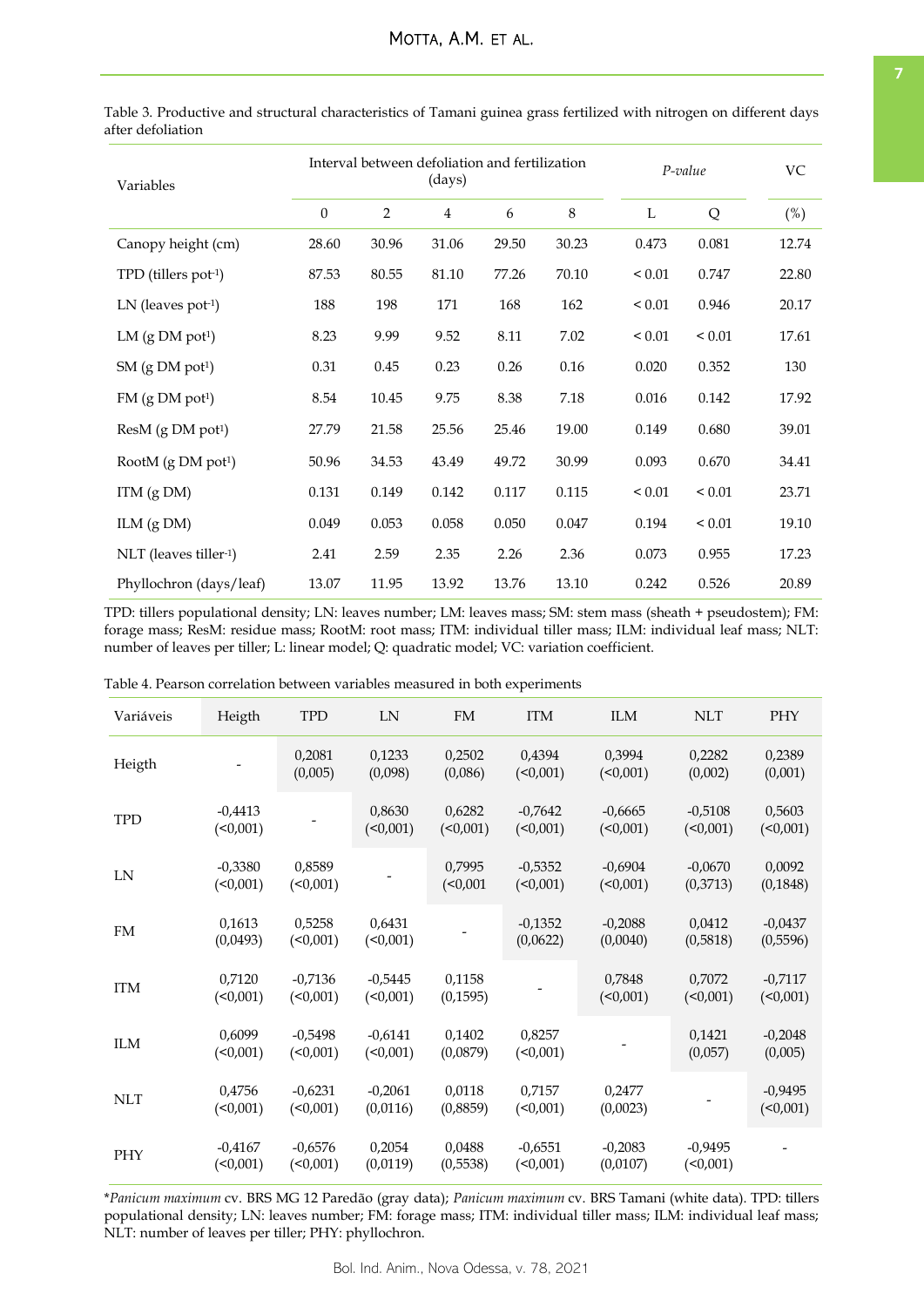# **DISCUSSION**

There is greater flexibility in fertilization time of MG 12 Paredão, compared to BRS Tamani, since only the TPD of MG 12 Paredão was changed in response to different intervals between defoliation and fertilization. Reduction of 8.95% in TPD of MG 12 Paredão, comparing the interval of eight days after defoliation with immediate fertilization (0 day). Even with the change in TPD, there was no change in forage mass, which demonstrates phenotypic plasticity (Lima et al., 2017), which represents the forage's adaptation to the environment.

The cultivar MG 12 Paredão, even though it is part of the group of the *Panicum maximum* species classified as highly demanding in terms of fertility, presents flexibility in terms of the moment when will fertilize with nitrogen. A similar result was observed with Tifton grass (*Cynodon* spp.) since when fertilized with an interval of seven days after defoliation, there was no significant effect on forage mass (Premazzi, 2011). Gomide et al. (2019) evaluated the nitrogen application immediately after defoliation and after the first fully expanded leaf of Zuri guinea grass and also did not observe significant results on FM production.

BRS Tamani reduced FM as fertilization was performed later, which affected the reduction in TPD and LN ([Figure 1\)](#page-8-0), which were the variables that correlated with FM in both experiments  $(Table 4)$  $(Table 4)$ . Forage mass is related to the grasses response to changes in management or environment and one of the main variables influencing this variable is plant tillering (Barbero et al., 2015). This statement was observed in the present study, where the TPD was the main variable that changed (P<0.05) from the moment when nitrogen fertilization was carried out in both cultivars, however it was more accentuated in BRS Tamani, with a reduction of 24.8% in TPD ([Figure 1\)](#page-8-0).

Although the delay in fertilization reduced the production of BRS Tamani, in both cultivars there was no change in the rate of leaf emission (phyllochron). The phyllochron is a morphogenic characteristic that is altered by nitrogen rate (Martuscello et al., 2019) and temperature (Rodrigues et al., 2018) and, in the last case, determined from the degree-days. Thus, although the nitrogen rate interferes with the morphogenic characteristics (Pereira et al., 2011) which includes the phyllochron, in the present study the moment of fertilizer application did not influence this characteristic. The development of the biomass of a forage canopy directly depends on the development of its shoot, with that some morphogenic characteristics such as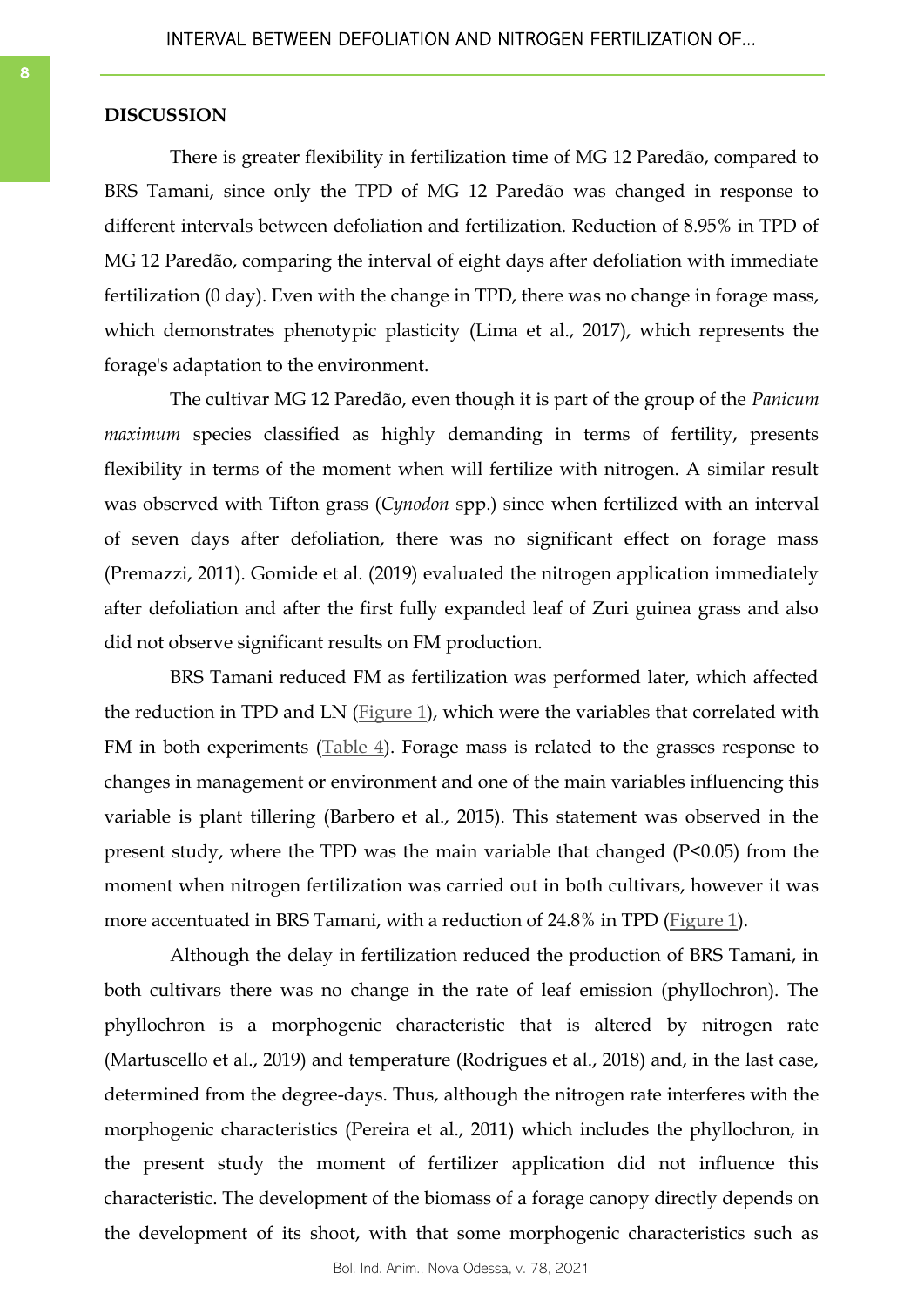<span id="page-8-0"></span>leaves appearance rate, the estimated time for the leaf appearance (phyllochron), and the leaves number present in a tiller enable the restoration of the shoot after defoliation, thus being important characteristics to be taken into account in pasture management (Abreu et al., 2020).



Figure 1. Tillers populational density (TPD) and leaves number (LN) of BRS Tamani guinea grass according to the interval between defoliation and nitrogen fertilization.

The RootM and ResM of both cultivars taken were not obtained by any regression model (P> 0.05) in response to the time when the maintenance fertilization was performed. Contrary results were found by Gomide et al (2019), in which a late fertilization reduced the RootM production, demonstrating a correlation with the increase in the shoot production. In the study, the authors justify the decrease of production of RootM because of the use of reserve non-structural carbohydrates, which demonstrates that the plant was under nutritional stress with the delay in fertilization. Although the statistical test did not detect any effect of treatment for RootM of BRS Tamani, numerically comparing the mean of RootM obtained for grasses fertilized with a longer interval (8 days) with immediate fertilization (0 days), there was a difference of 31.6%.

Reduction in root mass may indicate stress due to some environmental or management factor. According to Silva et al. (2014), when grasses are under stress, such as greater defoliation intensity, the concentration of non-structural carbohydrates in the roots decreases. Therefore, changes in root mass, as well as in carbohydrate allocation are indicative of nutritional stress and the main hypothesis for future studies is that tolerance to longer intervals between defoliation and fertilization is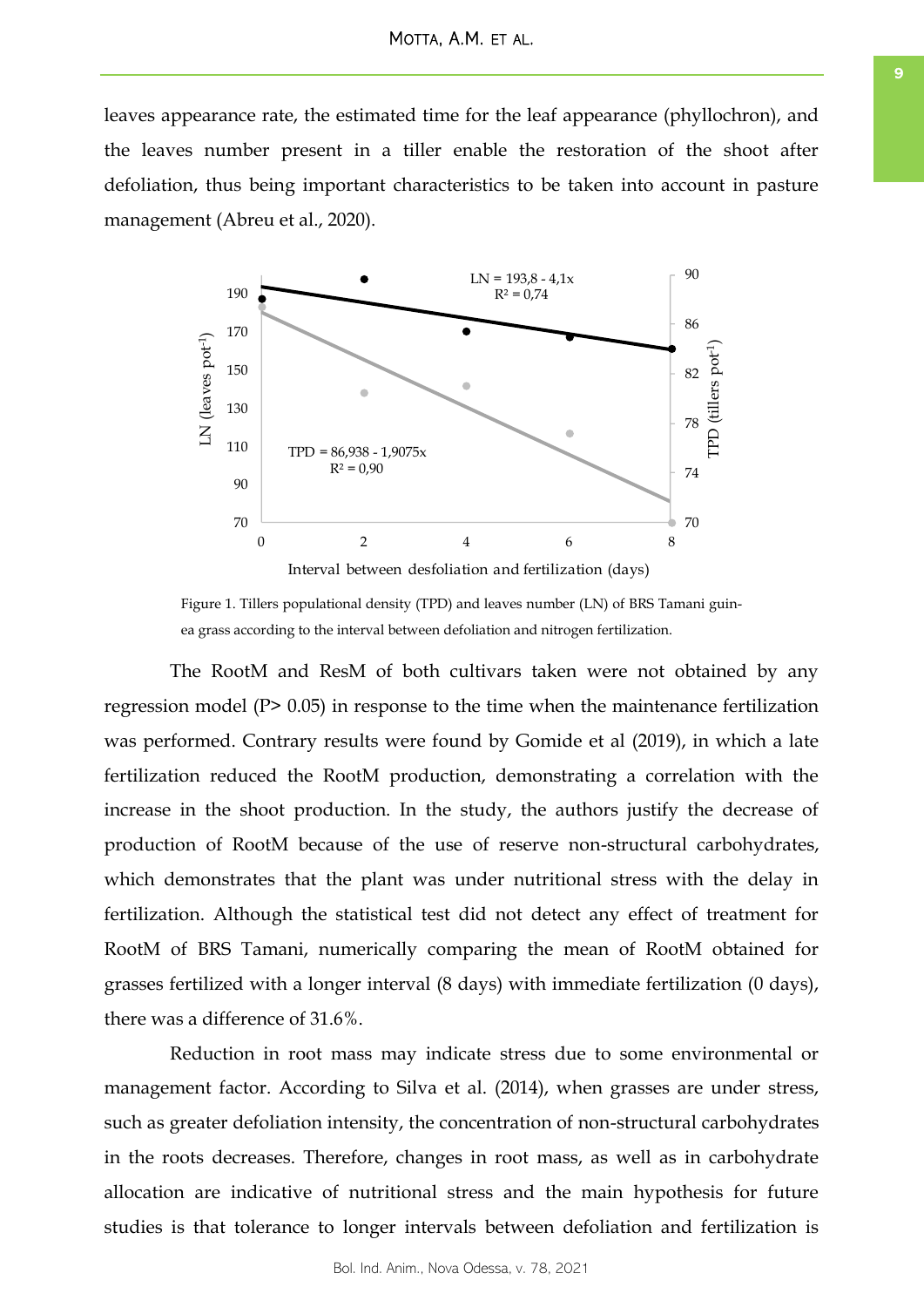associated with greater accumulation of nitrogen reserves.

Finally, although the grasses belonging to the same species (*Panicum maximum*), the MG 12 Paredão showed greater flexibility when nitrogen fertilization was performed, while the BRS Tamani had to be fertilized as close as possible to defoliation.

# **CONCLUSIONS**

BRS Tamani must receive nitrogen fertilization immediately after defoliation.

MG 12 Paredão can be fertilized after defoliation or up to eight days after.

# **REFERENCE**

- ABREU, M. J. I.; PAULA, P. R. P.; TAVARES, V. B.; CIDRINI, I. A.; NUNES, H. O.; EMILIANO, W. J. C.; SOUZA, W. L.; COELHO, R. M.; JÚNIOR; A. P. N.; TOMAZ, C. E. P. Morfogênese, características estruturais e acúmulo de forragem do *Megathyrsus maximus* BRS Zuri submetido a adubação nitrogenada. Boletim de Indústria Animal, v. 77, 2020. [https://doi.org/10.17523/bia.2020.v77.e1486.](https://doi.org/10.17523/bia.2020.v77.e1486)
- ASSOCIAÇÃO BRASILEIRA DAS INDÚSTRIAS EXPORTADORAS DE CARNE (ABIEC). Perfil da Pecuária no Brasil Relatório Anual 2019. Disponível em: [http://](http://www.abiec.com.br/controle/uploads/arquivos/sumario2019.pdf.) [www.abiec.com.br/controle/uploads/arquivos/sumario2019.pdf.](http://www.abiec.com.br/controle/uploads/arquivos/sumario2019.pdf.) Acesso em: 27 maio. 2020.
- BARBERO, L. M.; BASSO, K. C.; IGARASI, M. S.; PAIVA, A. J.; FERNANDA BASSO, C. Respostas morfogênicas e estruturais de plantas tropicais submetidas à desfolhação. Boletim Industrial Animal, v.72, p.321-330, 2015. [https://](https://doi.org/10.17523/bia.v72n4p321) [doi.org/10.17523/bia.v72n4p321](https://doi.org/10.17523/bia.v72n4p321)
- CABRAL, W. B.; SOUZA, A.L.; ALEXANDRINO, E.; TORAL, F.L.B.; BONELLI, E.A.; LIMA, L.R. Morphogenetic traits and biomass accumulation of *Brachiaria brizantha* cv. Xaraés subjected to nitrogen doses. Revista Brasileira de Zootecnia, v.41, p. 1809- 1815, 2012. <https://doi.org/10.1590/S1516-35982012000800002>
- CABRAL, C. E. A.; MOTTA, A. M.; SANTOS, A. R. M.; GOMES, F. J.; PEDREIRA, B. C.; CABRAL, C. H. A. Effects of timing of nitrogen fertilizer application on responses by tropical grasses. Tropical Grasslands-Forrajes Tropicales, v.9, p. 182- 191, 2021. [https://doi.org/10.17138/TGFT\(9\)182-191](https://doi.org/10.17138/TGFT(9)182-191)
- COSTA, N. L.; TOWNSEND, C. R.; FOGAÇA, F. H. S.; AVELAR, M. J.; BENDAHAN, A. B.; SANTOS, F. J. S. Produtividade de forragem e morfogênese de Brachiaria brizantha cv. Marandu sob níveis de nitrogênio. PUBVET, v.10, p.731-735, 2016. <https://doi.org/10.22256/pubvet.v10n10.731-735>
- FARIA, D. A.; AVELINO, A. C. D.; CABRAL, C. E. A.; ABREU, J. G.; BARROS, L. V.; CABRAL, C. H. A.; ASSIS, L. M. B. Investigating the Optimal Day for Nitrogen Fertilization on Piatã palisadegrass and Quênia guineagrass after Defoliation. Journal of Experimental Agriculture International, v.34, p.1-11, 2019. [https://](https://doi.org/10.9734/jeai/2019/v34i630192) [doi.org/10.9734/jeai/2019/v34i630192](https://doi.org/10.9734/jeai/2019/v34i630192)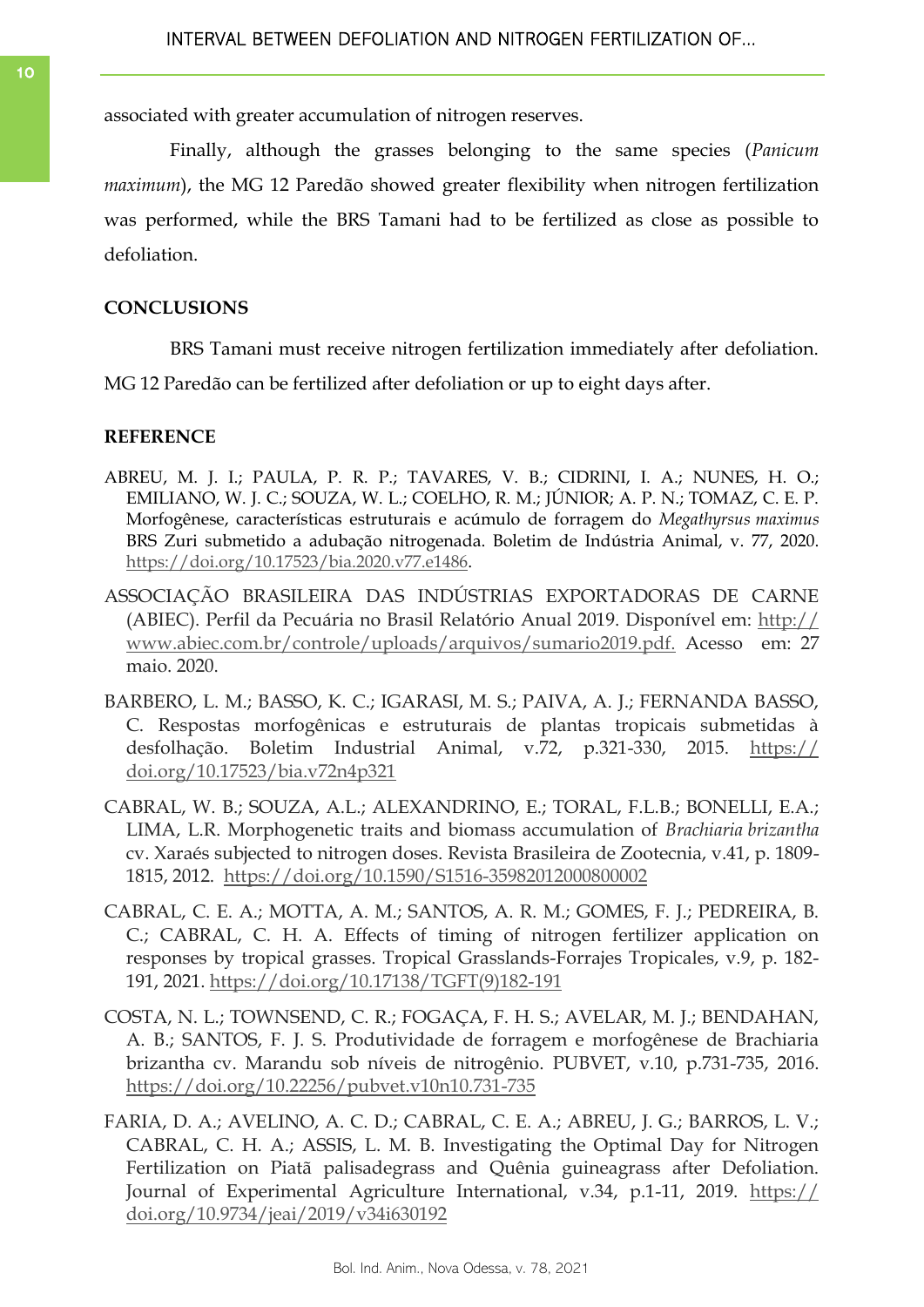- GALINDO, F. S.; BUZETTI, S.; TEIXEIRA FILHO, M. C. M.; DUPAS, E.; LUDKIEWICZ, M. G. Z. Acúmulo de matéria seca e nutrientes no capim-mombaça em função do manejo da adubação nitrogenada. Revista de Agricultura Neotropical, v. 5, p. 1-9, 2018. <https://doi.org/10.19084/RCA18131>
- GERMANO, L. H. E.; VENDRUSCOLO, M. C.; DANIEL, D. F.; DALBIANCO, A. B. Produtividade e características agronômicas de *Brachiaria brizantha* cv. Paiáguas submetida a doses de nitrogênio sob cortes. Boletim Industria Animal, v.75, p.1-14, 2018. [https://doi.org/10.17523/bia.2018.v75.e1419.](https://doi.org/10.17523/bia.2018.v75.e1419)
- GOMIDE, C. A. M.; PACIULLO, D. S. C.; MORENZ, M. J. F.; COSTA; I. A.; LANZONI, C. L. Productive and morphophysiological responses of Panicum maximum Jacq. cv. BRS Zuri to timing and doses of nitrogen application and defoliation intensity. Grassland Science, v. 1, n. 8, p. 93-100, 2019.<https://doi.org/10.1111/grs.12226>
- GOMES, R. A.; LEMPP, B.; JANK, L.; CARPEJANI, G. C.; MORAIS, M. G. Características anatômicas e morfofisiológicas de lâminas foliares de genótipos de Panicum maximum. Pesquisa agropecuária brasileira, v.46, p.205-211, 2011. <https://doi.org/10.1590/S0100-204X2011000200013>
- LIMA, N. R. W. L; SODRÉ, G. A; LIMA, H. R. R; PAIVA, S. R; LOBÃO, A. Q; COUTINHO, A. Plasticidade fenotípica. Revista Ciência Elementar, v.5, p.17, 2017. <https://doi.org/10.24927/rce2017.017>
- LIMA, C. P.; BACKES, C.; SANTOS A. J. M.; FERNANDES, D. M.; VILLAS BÔAS, R. L.; OLIVEIRA, M. R. Quantidade de nutrientes extraídos pela grama bermuda em função de doses de nitrogênio. Bioscience Journal, Uberlândia, v. 31, p. 1432-1440, 2015.<https://doi.org/10.14393/BJ-v31n5a2015-21967>
- MACEDO, M.C.M.; ZIMMER, A.H.; KICHEL, A.N.; ALMEIDA, R.G.; ARAUJO, A.R. Degradação de pastagens, alternativas de recuperação e renovação, e formas de mitigação. Ribeirão Preto: Embrapa Gado de Corte, 2014.
- MARQUES, M.F.; ROMUALDO, L.M.; MARTINEZ, J.F.; LIMA, C.G.; LUNARDI, L.J.; LUZ, P.H.C.; HERLING, V.R. Momento de aplicação de nitrogênio e algumas variáveis estruturais e bromatológicas do capim-massai. Arquivo Brasileiro de Medicina Veterinária e Zootecnia, v. 68, p.776-784, 2016. [https://](https://doi.org/10.1590/1678-4162-8500) [doi.org/10.1590/1678-4162-8500.](https://doi.org/10.1590/1678-4162-8500)
- MARTUSCELLO, J. A.; RIOS, J. F.; FERREIRA, M. R.; ASSIS, J. A.; BRAZ, T. G. S.; CUNHA, D. N. F. V. Produção e morfogênese de capim BRS Tamani sob diferentes doses de nitrogênio e intensidades de desfolhação. Boletim de Indústria Animal, v. 76, p. 1-10, 2019. [https://doi.org/10.17523/bia.2019.v76.e1441.](https://doi.org/10.17523/bia.2019.v76.e1441)
- NASCIMENTO, D.; VENDRUSCOLO, M. C.; DALBIANCO, A. B.; DANIEL, D. F. Produtividade de capim Paiaguás sob doses de nitrogênio e cortes. PUBVET, v.13, p.1-15, 2019.<https://doi.org/10.31533/pubvet.v13n5a321.1-15>
- PEREIRA, O, G.; ROVETTA, R.; RIBEIRO, K. G.; SANTOS, M. E. R.; FONSECA, D. M.; CECON, P. R. Características morfogênicas e estruturais do capim-tifton 85 sob doses de nitrogênio e alturas de corte. Revista Brasileira de Zootecnia, v.40, p.1870-1878, 2011. <https://doi.org/10.1590/S151635982011000900005>

PREMAZZI, L. M.; MONTEIRO, F. A.; OLIVEIRA, R. F. Crescimento de folhas do